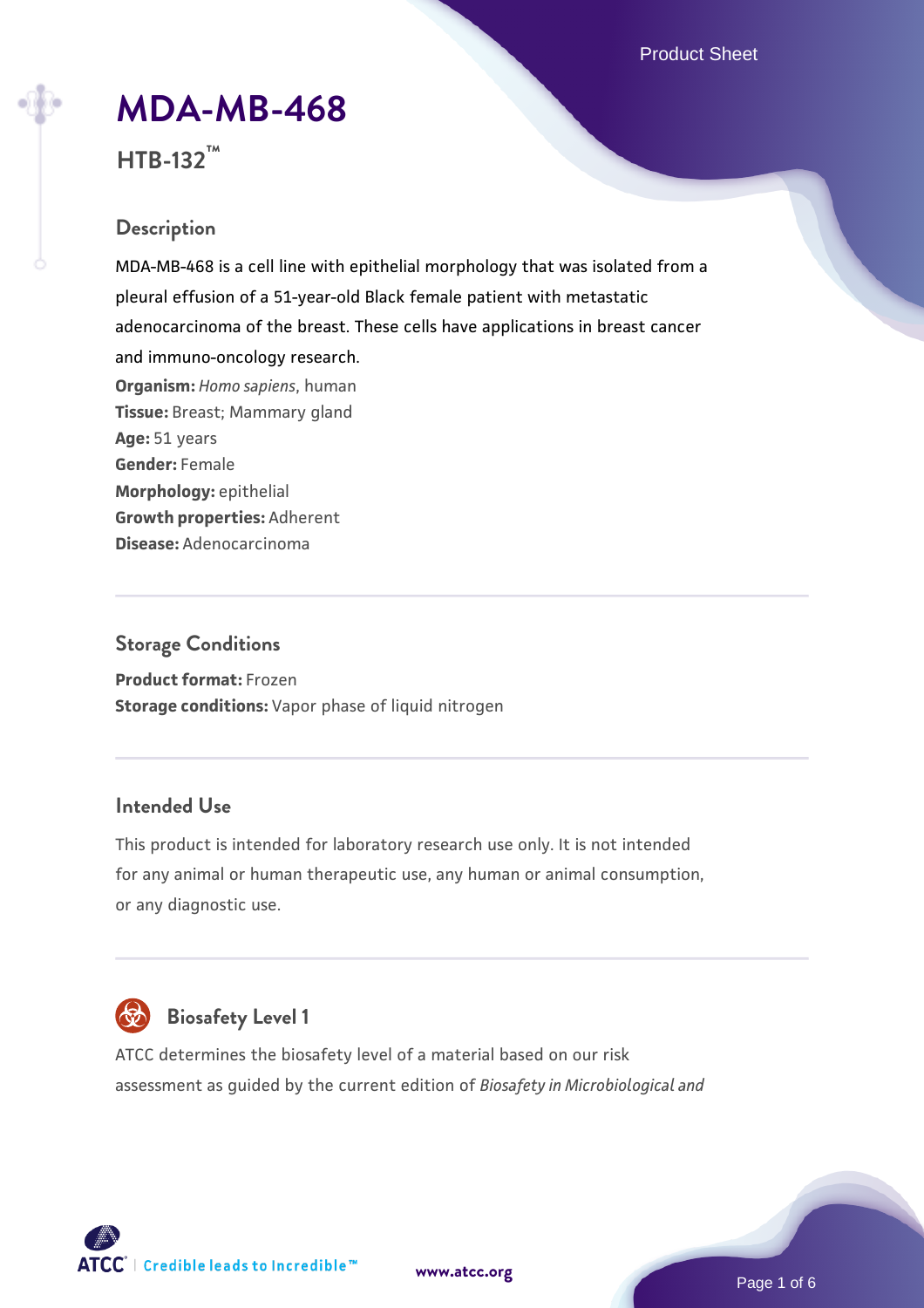*Biomedical Laboratories (BMBL)*, U.S. Department of Health and Human Services. It is your responsibility to understand the hazards associated with the material per your organization's policies and procedures as well as any other applicable regulations as enforced by your local or national agencies.

ATCC highly recommends that appropriate personal protective equipment is always used when handling vials. For cultures that require storage in liquid nitrogen, it is important to note that some vials may leak when submersed in liquid nitrogen and will slowly fill with liquid nitrogen. Upon thawing, the conversion of the liquid nitrogen back to its gas phase may result in the vial exploding or blowing off its cap with dangerous force creating flying debris. Unless necessary, ATCC recommends that these cultures be stored in the vapor phase of liquid nitrogen rather than submersed in liquid nitrogen.

## **Certificate of Analysis**

For batch-specific test results, refer to the applicable certificate of analysis that can be found at www.atcc.org.

## **Growth Conditions**

**Temperature:** 37°C **Atmosphere:** 100% Air

## **Handling Procedures**

#### **Unpacking and storage instructions:**

1. Check all containers for leakage or breakage.

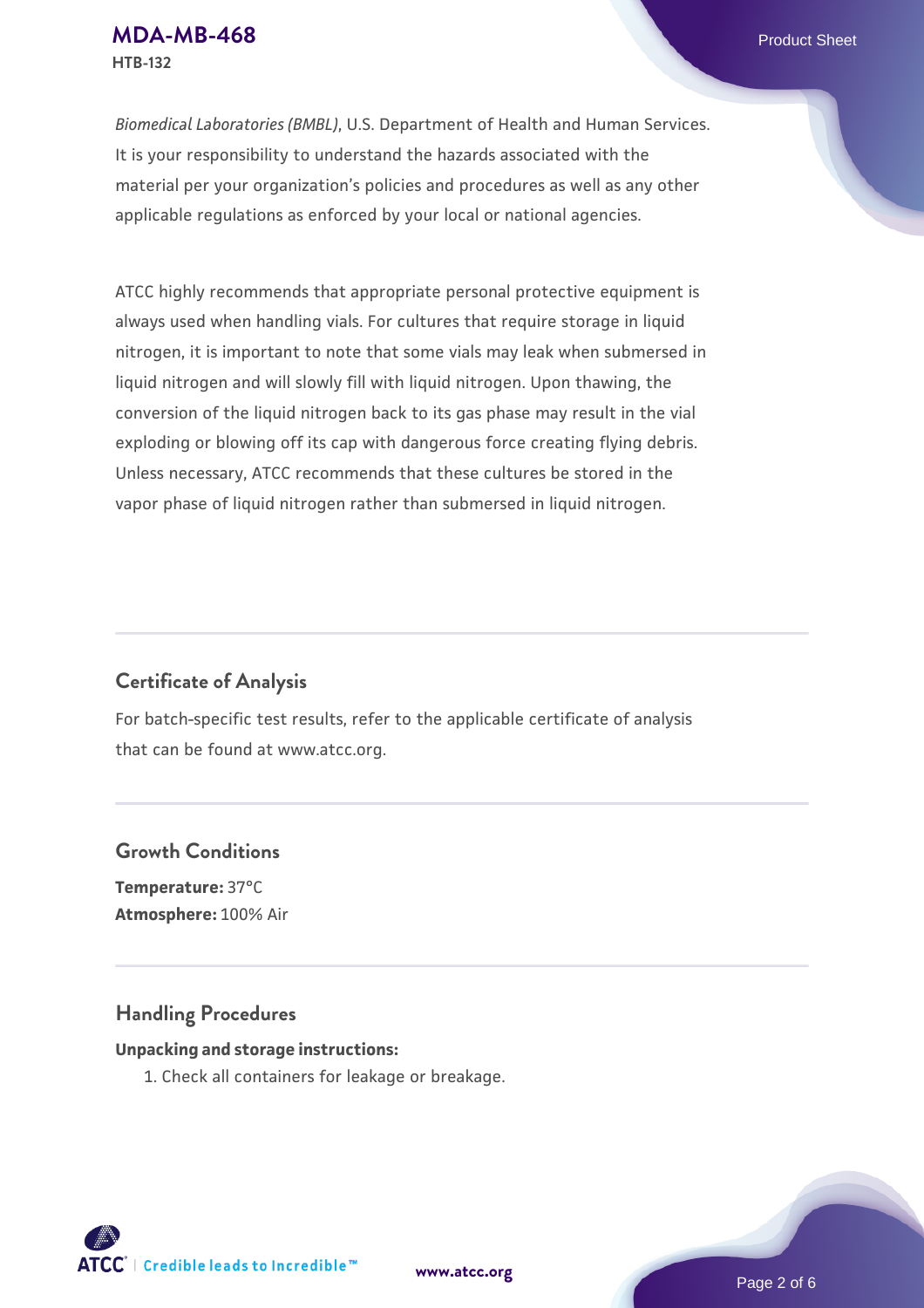2. Remove the frozen cells from the dry ice packaging and immediately place the cells at a temperature below -130°C, preferably in liquid nitrogen vapor, until ready for use.

**Complete medium:** The base medium for this cell line is ATCC-formulated Leibovitz's L-15 Medium, Catalog No. 30-2008. To make the complete growth medium, add the following components to the base medium: fetal bovine serum to a final concentration of 10%.

(Note: The L-15 medium formulation was devised for use in a free gas exchange with atmospheric air. A CO2 and air mixture is detrimental to cells when using this medium for cultivation)

#### **Handling Procedure:**

To insure the highest level of viability, thaw the vial and initiate the culture as soon as possible upon receipt. If upon arrival, continued storage of the frozen culture is necessary, it should be stored in liquid nitrogen vapor phase and not at -70°C. Storage at -70°C will result in loss of viability.

- 1. Thaw the vial by gentle agitation in a 37°C water bath. To reduce the possibility of contamination, keep the O-ring and cap out of the water. Thawing should be rapid (approximately 2 minutes).
- 2. Remove the vial from the water bath as soon as the contents are thawed, and decontaminate by dipping in or spraying with 70% ethanol. All of the operations from this point on should be carried out under strict aseptic conditions.
- 3. Transfer the vial contents to a centrifuge tube containing 9.0 mL complete culture medium and spin at approximately 125 x g for 5 to 7 minutes. Discard supernatant.
- 4. Resuspend the cell pellet with the recommended complete medium and dispense into a culture flask.
- 5. Incubate the culture at 37°C in a suitable incubator in a free gas exchange with atmospheric air

**Subculturing procedure:** Volumes are given for a 75 cm<sup>2</sup> flask. Increase or decrease the amount of dissociation medium needed proportionally for culture vessels of other sizes. Corning® T-75 flasks (catalog #430641) are recommended for subculturing this product.

- 1. Remove and discard culture medium.
- 2. Briefly rinse the cell layer with 0.25% (w/v) Trypsin- 0.53 mM EDTA

 $\mathsf{ATCC}^*$  | Credible leads to Incredible  $\mathbbm{M}$ 

**[www.atcc.org](http://www.atcc.org)**

Page 3 of 6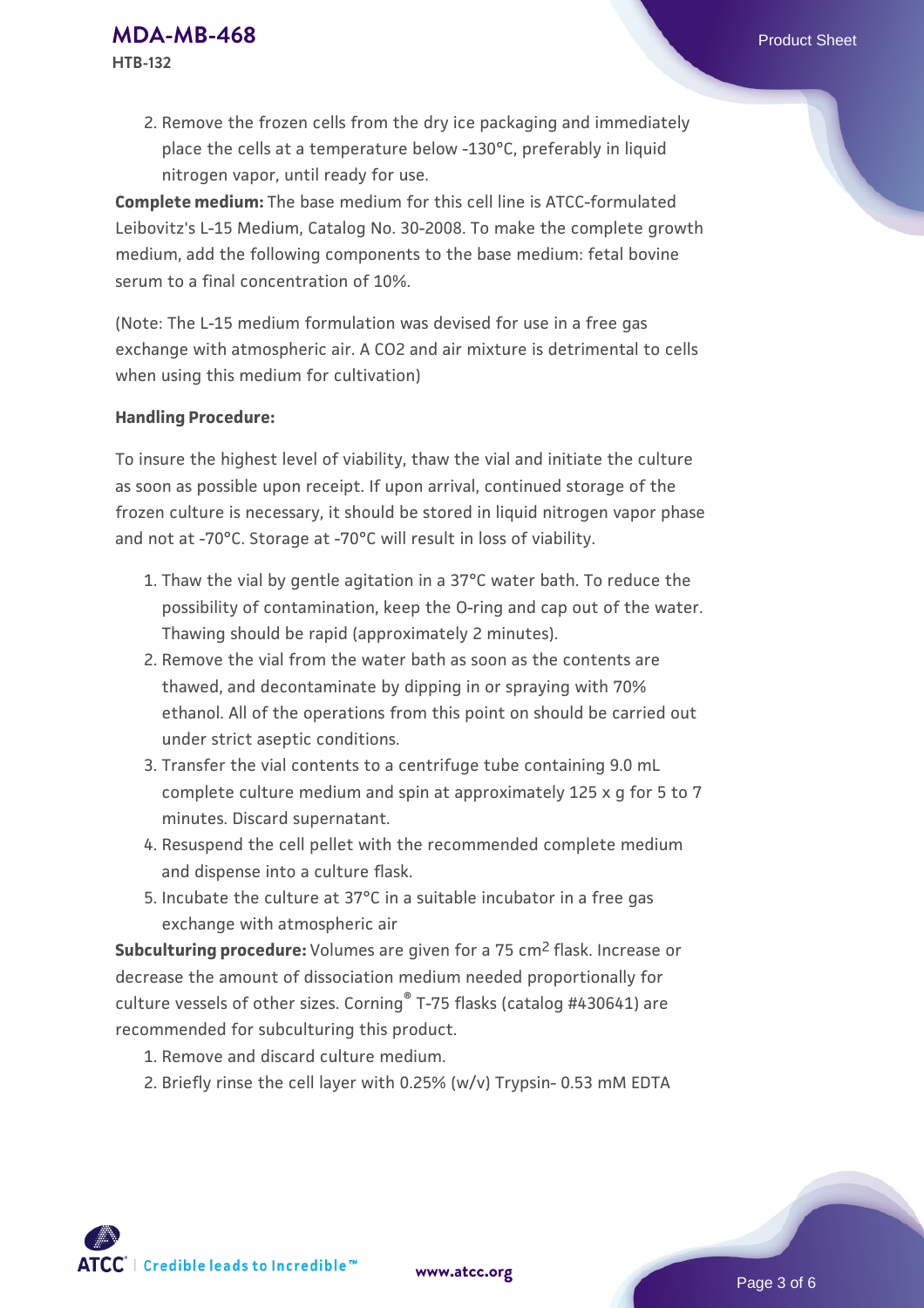solution to remove all traces of serum that contains trypsin inhibitor.

3. Add 2.0 to 3.0 mL of Trypsin-EDTA solution to flask and observe cells under an inverted microscope until cell layer is dispersed (usually within 5 to 15 minutes).

Note: To avoid clumping do not agitate the cells by hitting or shaking the flask while waiting for the cells to detach. Cells that are difficult to detach may be placed at 37°C to facilitate dispersal.

- Add 6.0 to 8.0 mL of complete growth medium and aspirate cells by 4. gently pipetting.
- 5. Add appropriate aliquots of the cell suspension to new culture vessels.
- 6. Incubate cultures at 37°C.

**Subcultivation Ratio:** A subcultivation ratio of 1:2 to 1:4 is recommended **Medium Renewal:** 2 to 3 times per week

**Reagents for cryopreservation:** Complete growth medium supplemented with 5% (v/v) DMSO (4-X)

## **Material Citation**

If use of this material results in a scientific publication, please cite the material in the following manner: MDA-MB-468 (ATCC HTB-132)

## **References**

References and other information relating to this material are available at www.atcc.org.

## **Warranty**

The product is provided 'AS IS' and the viability of ATCC® products is warranted for 30 days from the date of shipment, provided that the customer has stored and handled the product according to the information included on the product information sheet, website, and Certificate of



**[www.atcc.org](http://www.atcc.org)**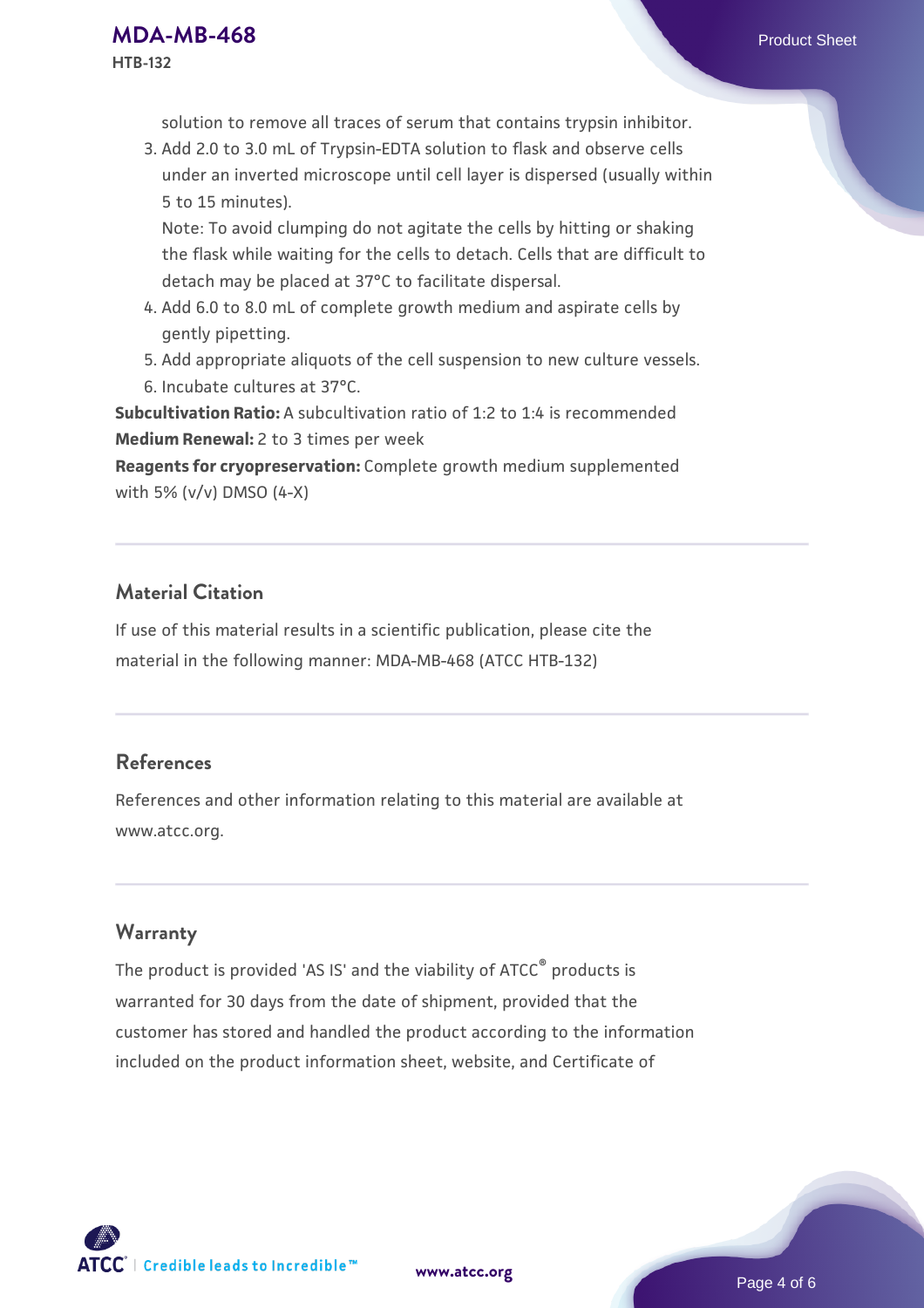Analysis. For living cultures, ATCC lists the media formulation and reagents that have been found to be effective for the product. While other unspecified media and reagents may also produce satisfactory results, a change in the ATCC and/or depositor-recommended protocols may affect the recovery, growth, and/or function of the product. If an alternative medium formulation or reagent is used, the ATCC warranty for viability is no longer valid. Except as expressly set forth herein, no other warranties of any kind are provided, express or implied, including, but not limited to, any implied warranties of merchantability, fitness for a particular purpose, manufacture according to cGMP standards, typicality, safety, accuracy, and/or noninfringement.

## **Disclaimers**

This product is intended for laboratory research use only. It is not intended for any animal or human therapeutic use, any human or animal consumption, or any diagnostic use. Any proposed commercial use is prohibited without a license from ATCC.

While ATCC uses reasonable efforts to include accurate and up-to-date information on this product sheet, ATCC makes no warranties or representations as to its accuracy. Citations from scientific literature and patents are provided for informational purposes only. ATCC does not warrant that such information has been confirmed to be accurate or complete and the customer bears the sole responsibility of confirming the accuracy and completeness of any such information.

This product is sent on the condition that the customer is responsible for and assumes all risk and responsibility in connection with the receipt, handling, storage, disposal, and use of the ATCC product including without limitation taking all appropriate safety and handling precautions to minimize health or environmental risk. As a condition of receiving the material, the customer agrees that any activity undertaken with the ATCC product and any progeny or modifications will be conducted in compliance with all applicable laws, regulations, and guidelines. This product is provided 'AS IS' with no



**[www.atcc.org](http://www.atcc.org)**

Page 5 of 6